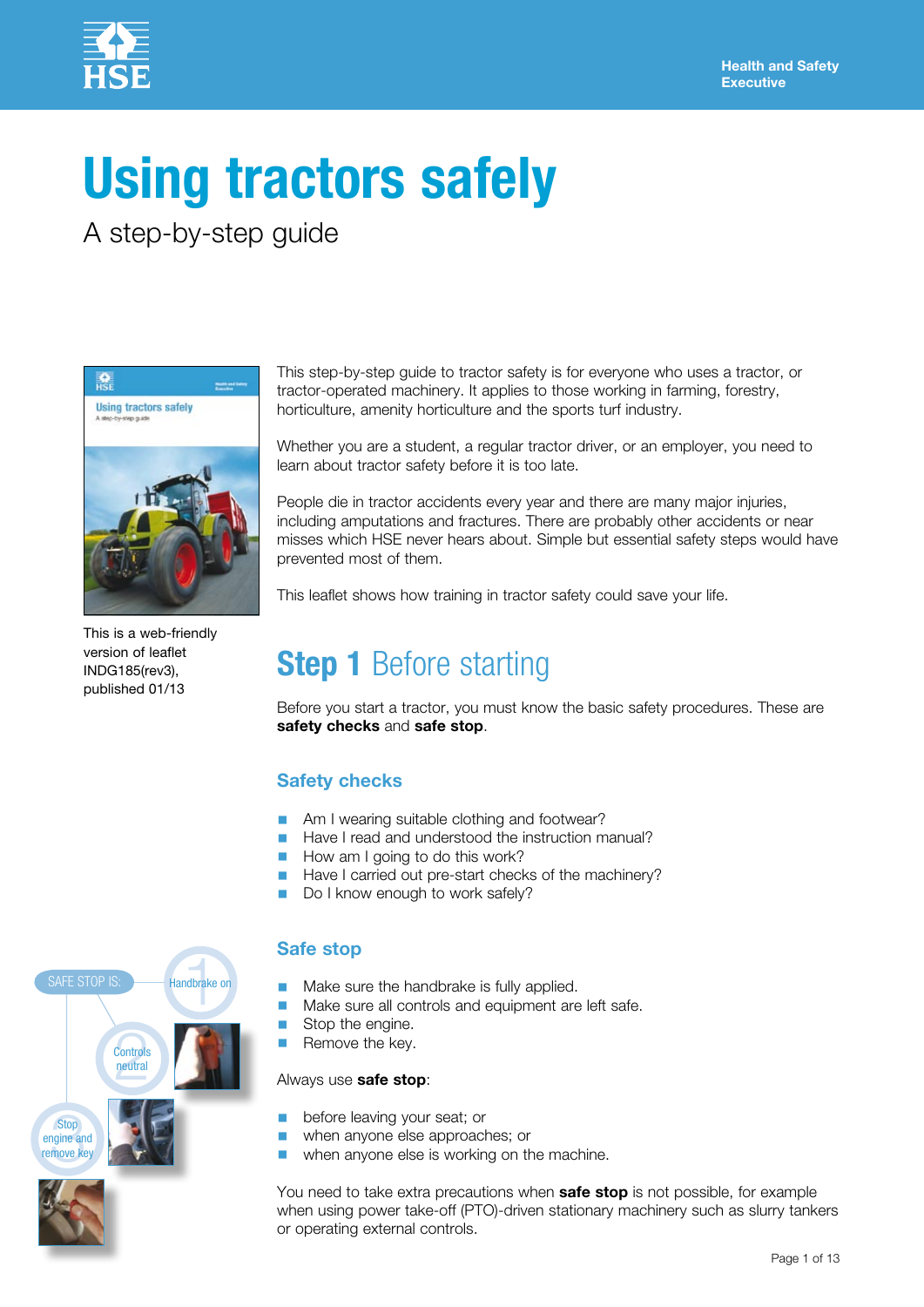### **Key points**

- Never use a machine unless you are trained and know how to use it safely.
- Make use of relevant training courses such as those run by training providers, agricultural colleges and manufacturers/dealers.
- Never use a machine unless it is properly maintained.
- Keep away from moving machinery remember that some machine components will continue to rotate or move even after the engine has stopped.
- Wear footwear with a good grip safety boots are best.
- Wear clothes that will not snag on machinery preferably overalls.
- Keep long hair tied back.
- Remove any jewellery that might snag don't forget watches and rings.
- Find and read the operator's manual keep it handy.



### This accident could happen to you . . .

An employee was teaching a casual worker how to drive a tractor during cabbage harvesting. The casual worker had very little experience of driving tractors and was having difficulty engaging the gears. The instructor became impatient, reached into the cab and, while standing alongside the tractor, moved the gear lever. The tractor lurched forward, crushing the instructor beneath the dual wheels.

Training is essential. Never rush it, or leave it until the last minute.

#### **DO NOT FORGET SAFE STOP**

It is the most important safety action of all and many lives could be saved by using it.

# **Step 2** In position

A tractor can only be safely operated from the driving seat. You must know how to get in and get out safely, how to adjust seats and mirrors and how to recognise controls so you are always in control of your tractor.

Some tractors have controls mounted externally to aid hitching (normally on the rear mudguard) – you will need to take different precautions when operating these.

### **Key points**

#### *Getting in and out*

- Always use access steps and handholds. Don't jump from the cab.
- Use the nearside cab door whenever you can.
- Keep floors, doors, pedals and your boots clean and mud-free.
- Do not keep tools, drawbar pins or top links on the cab floor.
- Before leaving the seat follow **safe stop**.
- Get out facing inwards so that you have a good grip.
- Never get on or off a moving tractor.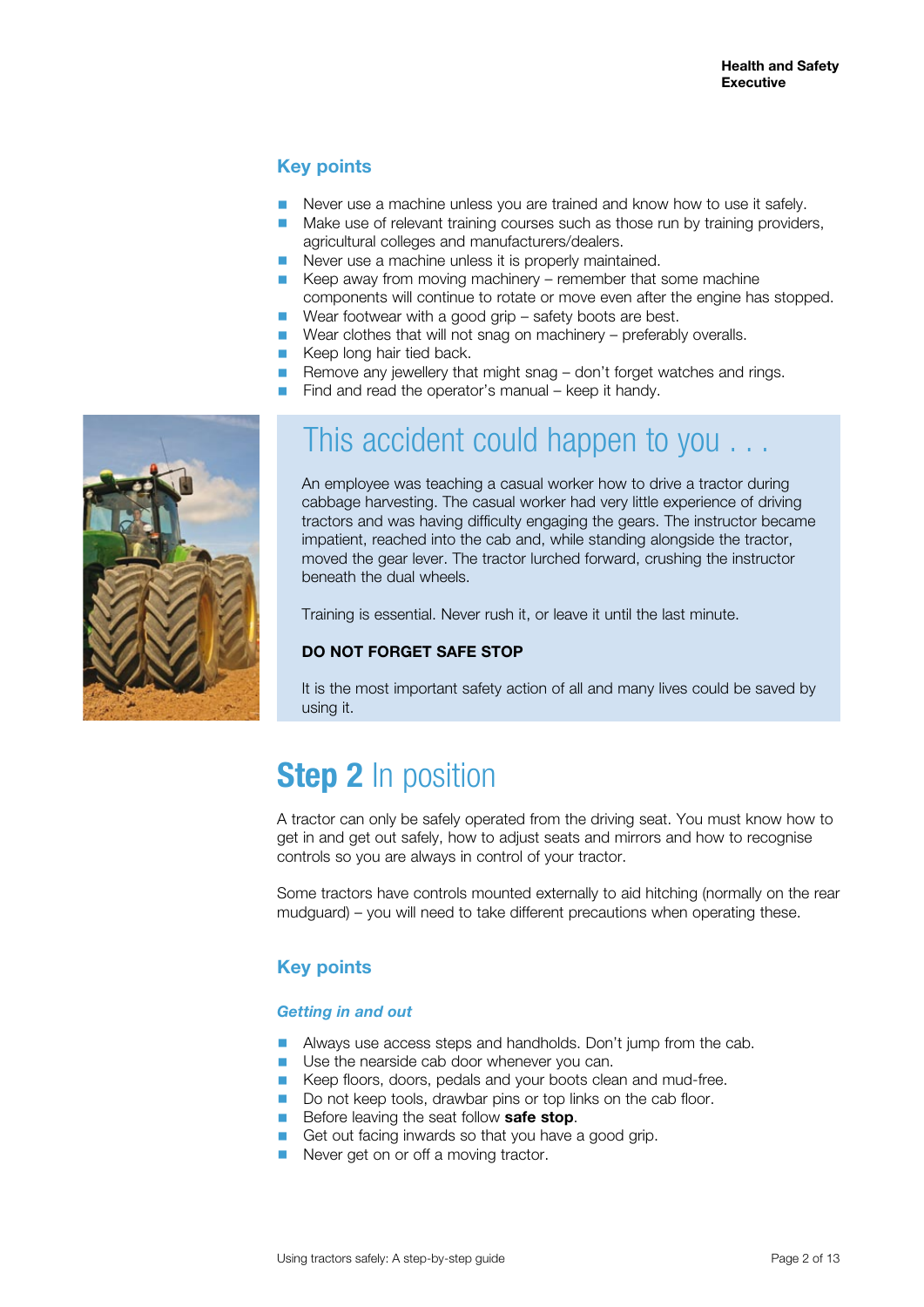#### *Visibility and seat adjustment*

- Before carrying out adjustments ensure the tractor is in **safe stop**.<br>■ Check the seat position can you operate all controls comfortably
- Check the seat position can you operate all controls comfortably?
- Adjust the seat suspension to your weight.
- Make sure mirrors are properly adjusted. When wearing a seat belt, doublecheck that you can still see clearly.
- Make sure mirrors and windows are clean and give full visibility.

#### *Seat belts*

- Seat belts are a legal requirement on all tractors where there is a risk of overturning and it is reasonably practicable to fit one.
- A seat belt will prevent you being thrown out of the cab in an overturn or road accident, where you are most likely to be killed or injured.
- Wear a seat belt when driving on slopes, silage clamps, working on ditch sides and when on public roads.

#### *Controls*

- Look in the operator's manual to find out what each control does.
- Make sure you know how the controls are operated.
- Never use any control unless you are correctly seated in the cab.
- Know where the controls should be before you start the tractor.
- Don't forget that different tractors have different controls.
- Never use a machine that you have not been taught how to use.

#### *External controls*

- Look in the operator's manual to find out where to stand when using external controls.
- Only use external controls to hitch equipment in accordance with the operator's manual.
- **Do not** place any part of your body in between the tractor and any mounted implement when operating these controls.



### This accident could happen to you

The driver of a tractor and loaded grain trailer broke his ribs after being trapped beneath a wheel. He had been standing alongside the tractor to start the engine so that he could tip the trailer. He then reached in to operate the tip control. The handbrake was not fully on and as the grain started to come out of the trailer, the tractor moved forward, trapping him beneath the wheel.

Only start a tractor from the seat. Only operate controls from the correct position.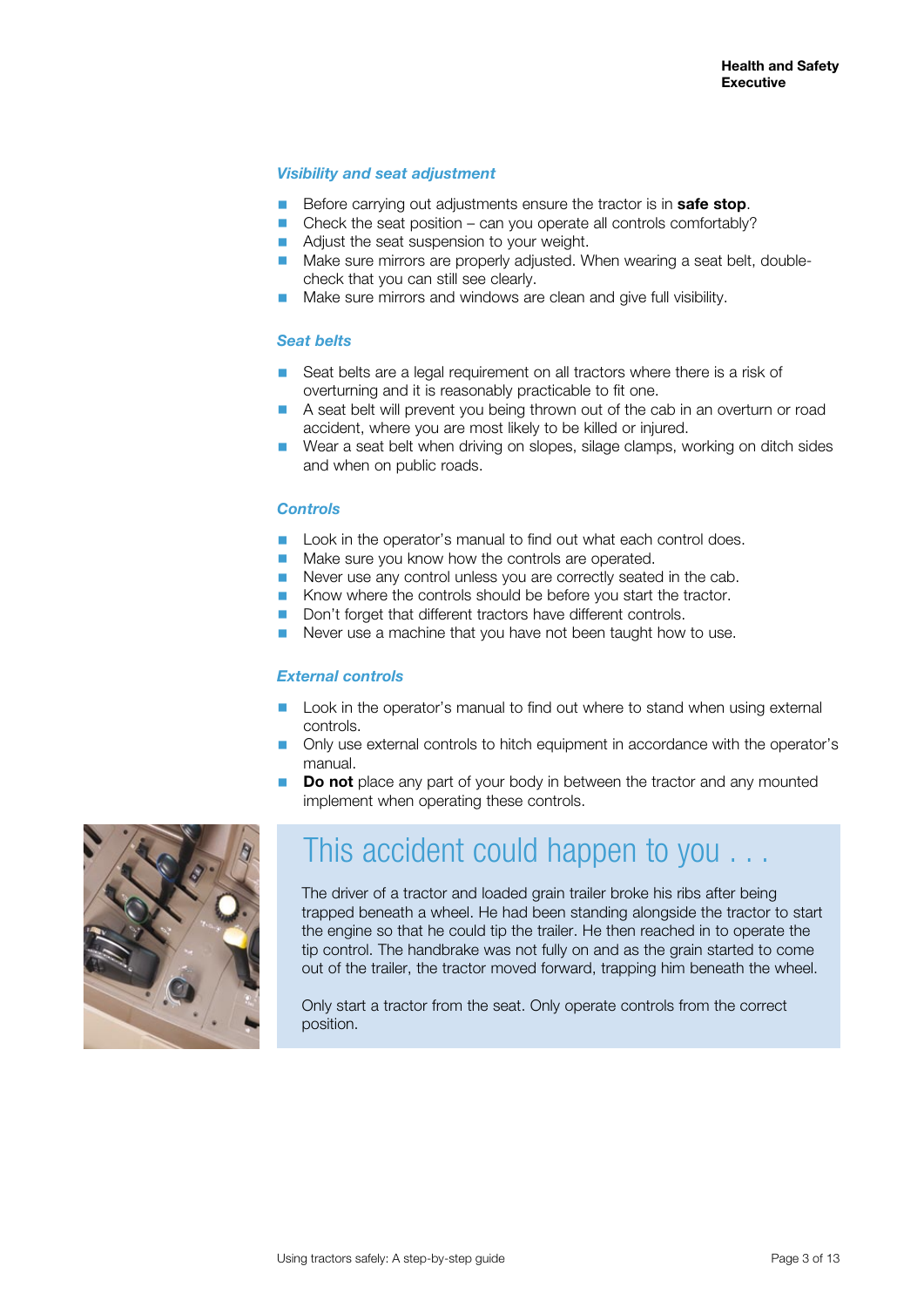# **Step 3 Under power**

This step is about getting the engine started and making sure it is safe to begin work. This is the time to check the brakes, the steering and other controls. Also check that no one else is in danger from your tractor.

### **Key points**

- Never drive a tractor or other machinery unless you have been trained to do so.<br>■ Make sure you understand the controls before you eperate the tractor
- Make sure you understand the controls before you operate the tractor.
- Before moving off, always check whether independent brakes are locked together. They should always be locked together for road and transport use.
- Make sure no one else is near before you start the engine.<br>■ Check no one is in danger before you move
- Check no one is in danger before you move.<br>■ Check the brakes and steering operate corre
- Check the brakes and steering operate correctly.
- Make sure you know what each control does.



### This accident could happen to you . . .

A tractor and potato harvester were being used to harvest early potatoes. Casual workers were employed to work on the harvester. At the end of each row, one of the workers would climb off to pick up fallen potatoes while the harvester turned. As the worker was about to climb back on the harvester, the driver moved forwards without warning, and without checking behind him. The tractor had mirrors, but these were folded against the cab window. The worker was knocked to the ground and crushed to death by the harvester.

Check for danger **every time** you start.

# **Step 4** Driving

This is not the last step. A safe tractor operator needs many more skills than the steps listed so far. You need to be a competent driver before you can operate tractors and other machinery safely.

Above all, watch out for other people and keep your speed down.

### **Key points**

- Don't drive tractors unless they are properly maintained and safe. Use the operator's manual or Farm Vehicle Health Check Scheme to help you. (See 'Find out more').
- Fix or report defects as soon as possible.
- Take your time and never rush when operating tractors.
- Watch out for obstacles and blind spots.
- Take care with projections such as bale spikes. Remove them or carry them in a safe position both on and off the road.
- Comply with warning signs.
- Remember, other people and children may be around, even if you're not expecting them.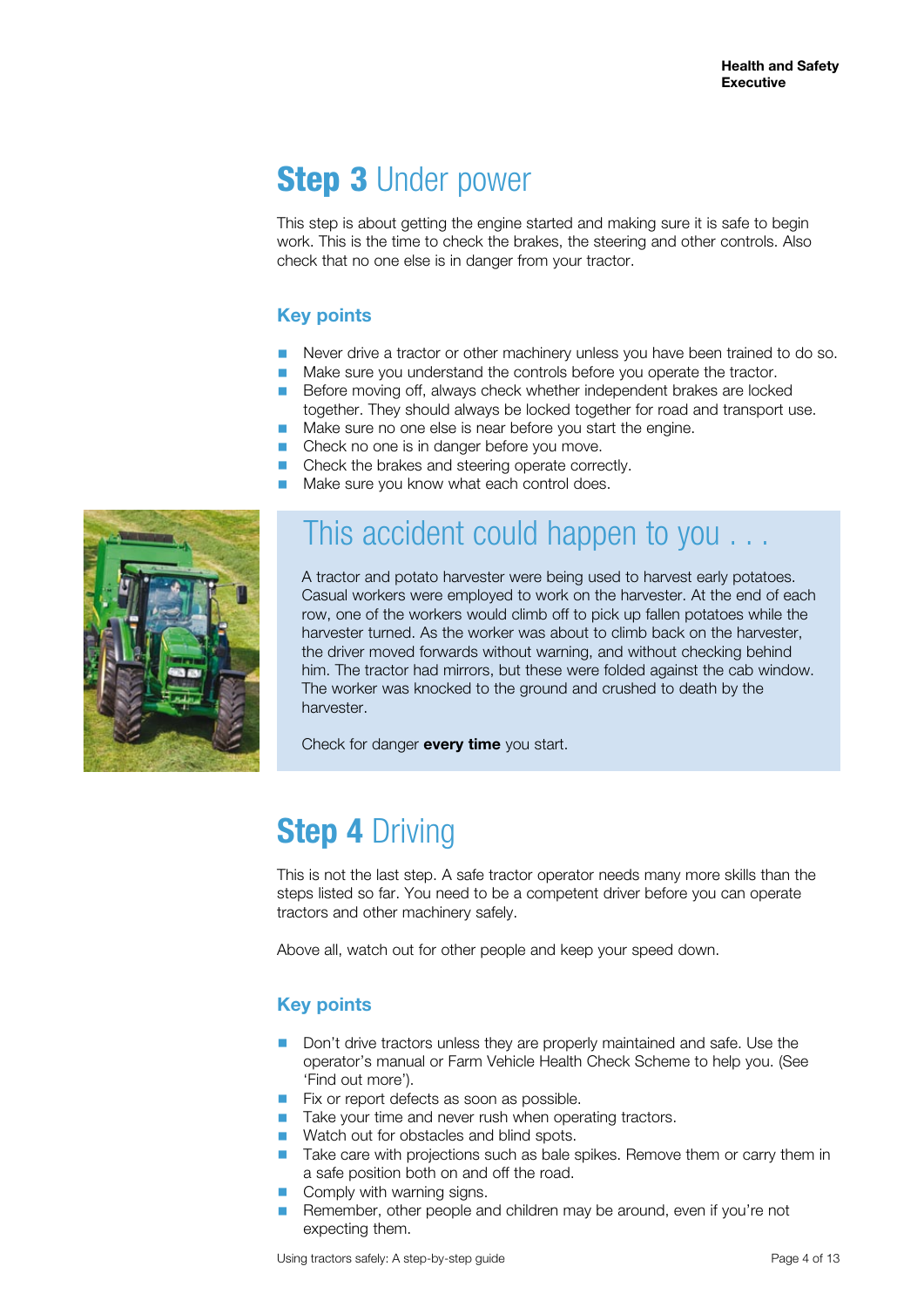- Equipment, loads, bad weather or bright sunshine make it harder to see, so take care.
- Get help if visibility is reduced, especially when reversing.
- When reversing, use mirrors and horns and any other reversing aids fitted to the tractor.
- Remember, confined or dark buildings and small farmyards make spotting and avoiding dangers difficult.
- Agree safe routes for other tractors and machines to avoid accidents.
- Watch for rear-end swing when travelling with long implements such as ploughs.



### This accident could happen to you . . .

A man was using a tractor without a cab to clear out a poultry shed. Although the roof height in the building was not a problem, one of the doorways was very low. The tractor had a folding roll bar so it could pass through the doorway. The driver forgot to lower the frame and drove through the doorway. The tractor knocked out the lintel, which fell onto the driver and crushed his back.

Always take care when driving.

### **Step 5** Other people

Every time you use a tractor, look out for other people, wherever you are, as other workers are often nearby. Always keep a look out for children.

#### **Key points**

#### *If you are an operator:*

- Check for bystanders before starting tractors or machines.
- Check where assistants are working and make sure you can see them.
- Agree a way to work safely and make sure everyone follows it.
- Communicate clearly and make sure instructions can be heard and understood.
- Only carry someone else if a proper passenger seat is fitted.
- Use the horn to warn assistants that you are going to start.

#### *If you are helping a tractor operator:*

- Agree a way to work safely and follow it.
- If you are using hand signals, agree their meaning beforehand.
- Make sure the tractor operator can see you.
- Never stand in the line of travel of a tractor or machine.
- Find out the safe places to work or stand when near machines.
- Listen to and follow instructions.
- Do not operate any external controls unless you have been instructed to do so.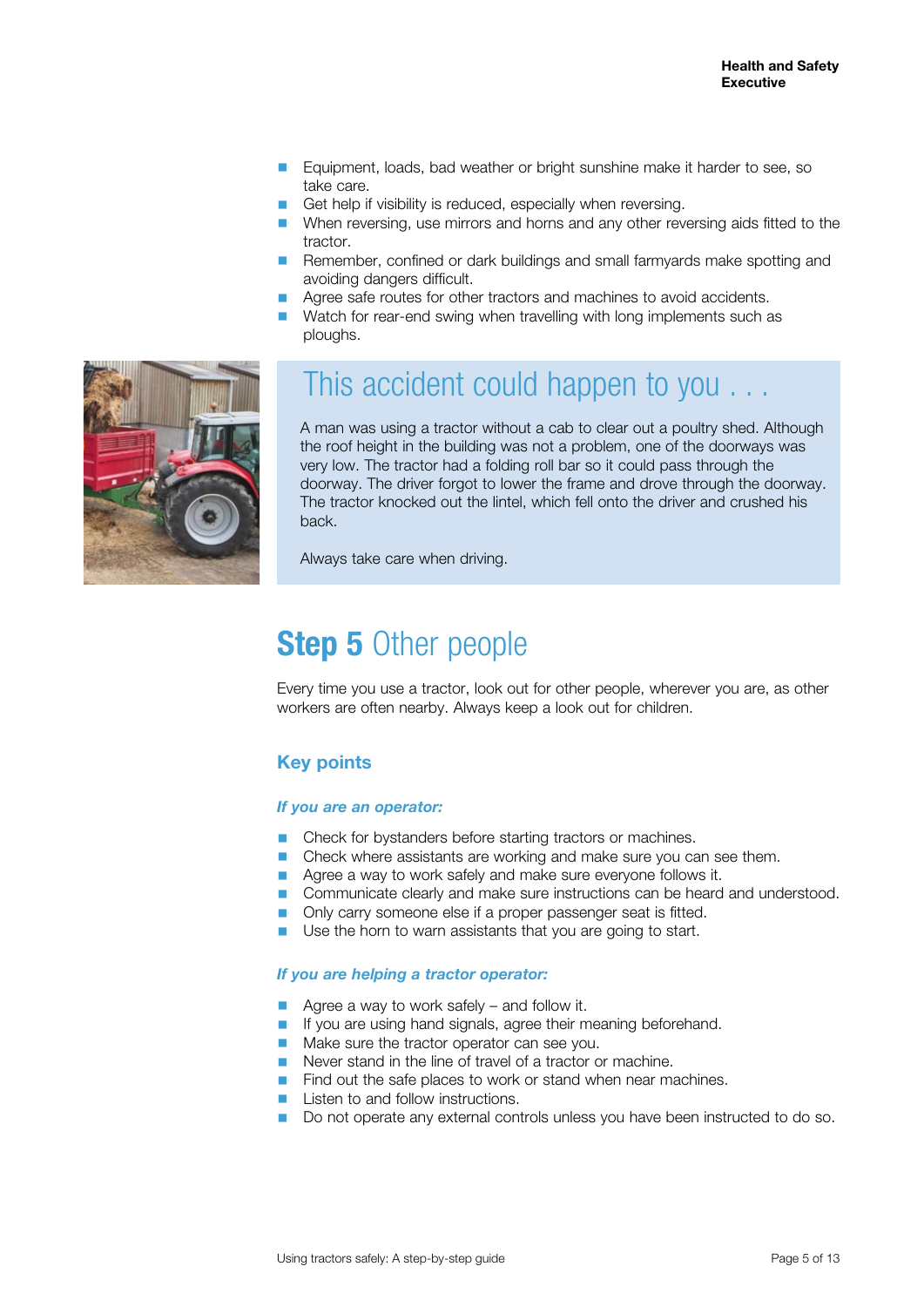#### *If children could be present:*

- Never allow them to drive or ride on a tractor remember, it is illegal to have a child under 13 years old on a tractor, even if a passenger seat is fitted.
- Keep them away from working tractors.
- Always use **safe stop**.
- Always be aware of places where children may be.
- If you see any children, stop work and make sure they move to a safe place.



### This accident could happen to you . . .

A tractor driver was travelling along a road with a trailer. He was carrying a passenger who decided to travel on the drawbar of the trailer. He lost his balance and fell from the drawbar. The driver could not stop in time and the trailer wheels ran over his passenger. He died from severe head injuries.

Never carry a passenger on a drawbar or on the back of a tractor. Only carry a passenger in the cab if a seat has been provided for them.

# **Step 6** Hitching

Accidents are common when hitching or unhitching tractor-mounted machines. To prevent these accidents, remember:

- 1 **Safe stop**.
- 2 Operate controls from the correct position.
- 3 Never forget your assistants are also at risk.

#### **Key points**

- Make sure you use the right hitch system.
- Only use controls from the operating position.
- Take extra care when using external controls.
- Never stand between the tractor and other machines, or behind them, unless the tractor is stationary and the driver is aware of your presence.
- Never stand with your feet under, on or near drawbars.
- Ensure that jacks, skids and other supports are used and maintained.
- Communicate clearly if you get help with hitching.



### This accident could happen to you . . .

A tractor driver was crushed to death while taking a fertiliser spinner off a tractor. He had not left the spinner high enough to place pallets beneath the machine to support it at the right height. He climbed onto the lower link arm and reached through the cab window to operate the lift control. The empty spinner lifted quickly, and trapped him between the machine and the tractor.

Only use controls from the operating position.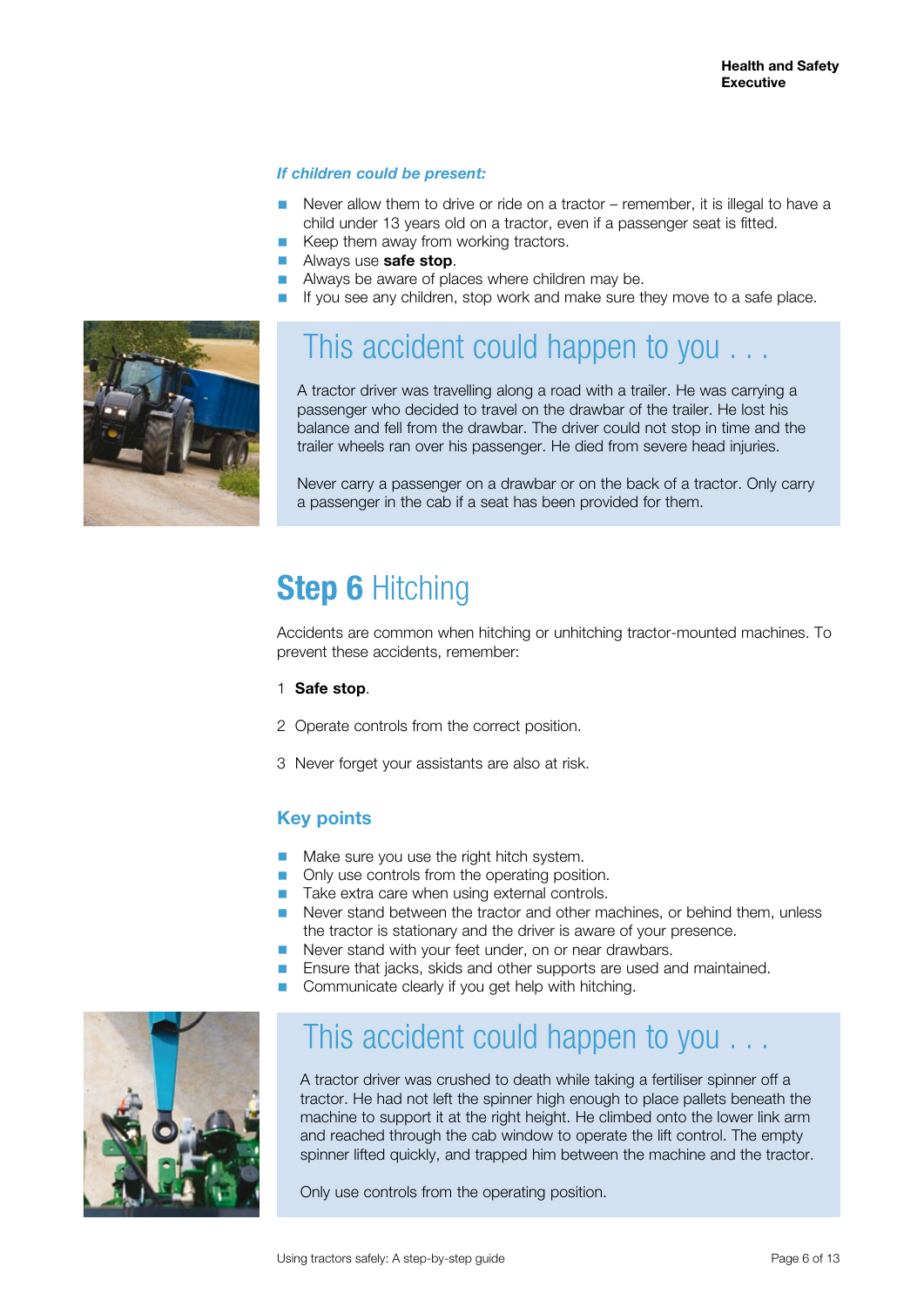# **Step 7** Other machines and trailers

Unguarded power take-offs, power take-off shafts, machine blockages and maintenance activities cause many serious injuries.

Correct guarding is essential and you must remember **safe stop** – this is the most important step to make sure you can operate other machinery safely.

### **Key points**

#### *PTO shafts*

- Follow **safe stop** whenever possible it makes sure nothing will move.<br>■ Take extra care when using a PTO-driven machine, eg a slurry tanker.
- Take extra care when using a PTO-driven machine, eg a slurry tanker, in a stationary position.
- Ensure guards are in place check they are properly chained, lubricated and free from defects.
- Report any faults immediately.
- Do not use a machine with a damaged PTO shaft guard.
- Ensure the tractor is chocked or that there is a mechanical connection between the tractor and a stationary PTO-driven machine to ensure the tractor or machine does not move, causing the PTO shaft to separate.
- Don't forget to check the PTO is guarded where the PTO shaft attaches to the tractor.

#### *Trailers*

- Using tractors and trailers without an adequate braking system has led to loss of control, jackknifing and tractor-overturning incidents.
- Tractors and trailers used on or off the road need to stop safely within a reasonable distance under all conditions.
- Inadequate trailer brakes can lead to accidents when manoeuvring on slopes or slippery surfaces, as the tractor may be pushed sideways and slide out of control.
- If trailer brakes are inadequate (ie are not doing their share of the braking) the tractor braking system can be subjected to excessive wear.
- Safe towing requires the use of a large enough tractor and selecting the most suitable gear to stop the combination within a safe distance.
- Make sure you buy trailers that have a suitable braking system to match your tractor and ask the supplier for brake efficiency information.
- Failsafe trailer braking provides emergency brakes if the tractor stalls, or if the tractor and trailer become unintentionally detached.

#### *Maintaining trailer brakes*

- Properly maintain and adjust braking systems for tractor-trailer combinations to ensure efficiency and safety. Testing on the move may be necessary after maintenance.
- Keep hydraulic and air brake couplings clean and avoid contamination.
- Make sure linkages are properly lubricated and operate freely and keep them maintained.
- Check the parking brake works properly they are prone to seizure if neglected.
- After use, clean mud and contamination from brakes (including parking brakes). Make sure the cleaning method does not lead to deterioration of the brakes (eg rusting caused by pressure washing).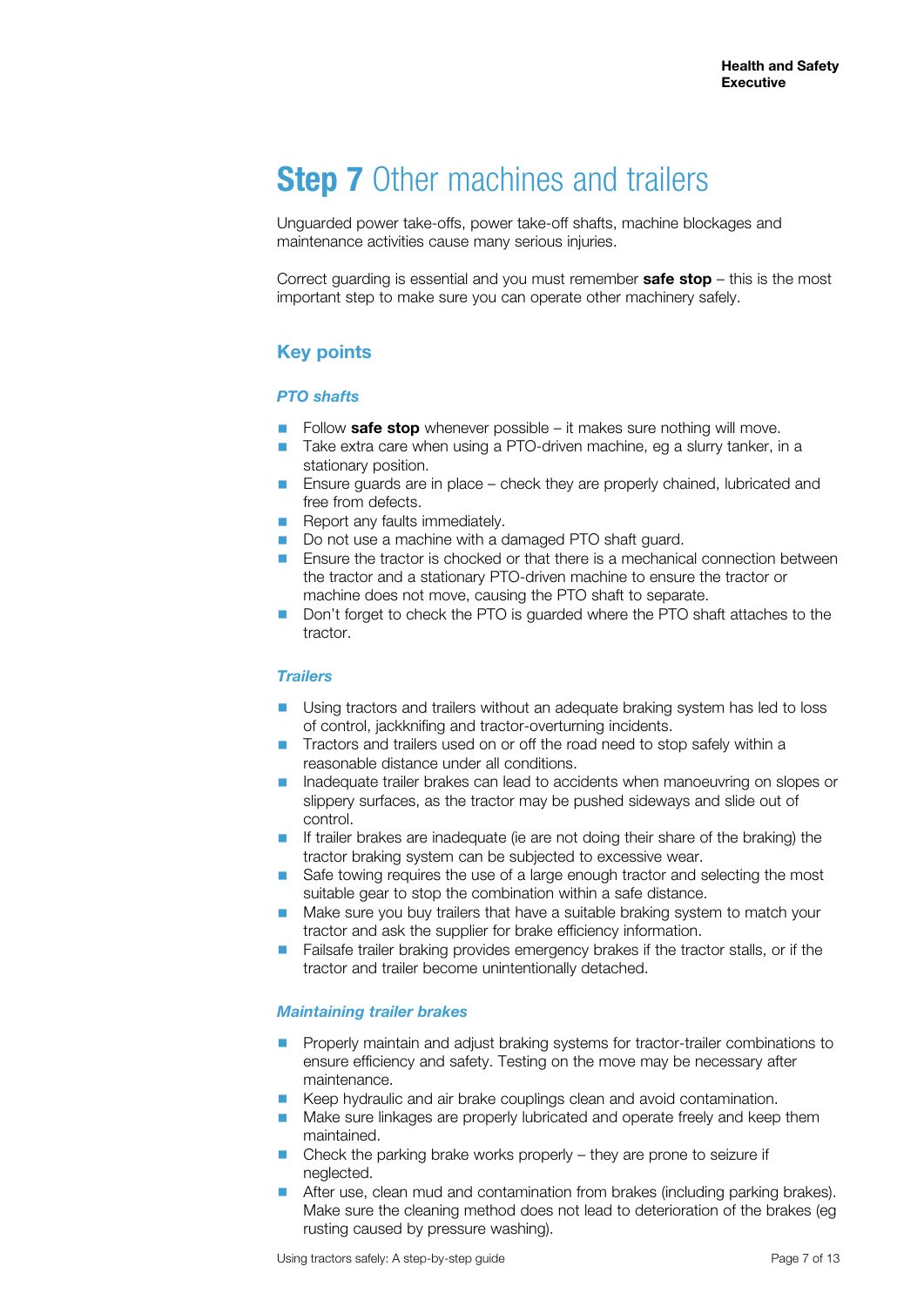- Tractors which are not fitted with a self-balancing braking system require more frequent checks to make sure the brakes are evenly balanced.
- Follow the manufacturer's recommendations for frequency and detail of inspection.
- Some older brake linings may contain asbestos. Take appropriate precautions to avoid breathing dust and when disposing of waste material.
- Make sure operators are familiar with the operation of air brake systems (if fitted) so they know how to attach and detach trailers safely.

#### *Other machinery*

- Check the machine is properly guarded and the guards have no defects.
- Check the machine for defects.
- Check the brakes are connected.
- Make sure you are trained and competent to use the machine.
- Always use **safe stop.**<br>■ Don't use the machine
- Don't use the machine unless it is properly maintained.<br>■ Always lower machines to a safe position before leaving
- Always lower machines to a safe position before leaving the seat.



### This accident could happen to you . . .

*A tractor driver was picking up silage with a trailed forage harvester when it became blocked. He got off the machine to try and clear the blockage. He did not stop the engine or the PTO drive. As he removed a guard the rotor hit his arm and ripped it off. He died from loss of blood.* 

Always follow **safe stop** before clearing a blockage.

### **Step 8** Overhead electricity power lines

Overhead electricity power lines (OHPL) exist on many farms. This step is about dealing with the dangers they present.

#### **Key points**

- Contact with any OHPL can kill, so plan to avoid working near them if possible.
- Be aware of minimum line heights and the maximum height/reach of tractors and machines passing below or near OHPLs.
- Get OHPLs checked by your distribution network operator if you have doubts about their height.
- Check that lines are marked on the farm map and pass on this information to contractors and other visitors that need to know where the lines are.
- Consider the height and reach of machinery when buying or hiring replacements.
- Use alternative access points and routes to avoid the lines.
- Look out for warning signs, barriers, posts and warning tapes.
- Always provide and use safe tipping areas away from OHPLs.
- Find out ways of reducing the risk of contact with OHPLs (see 'Find out more').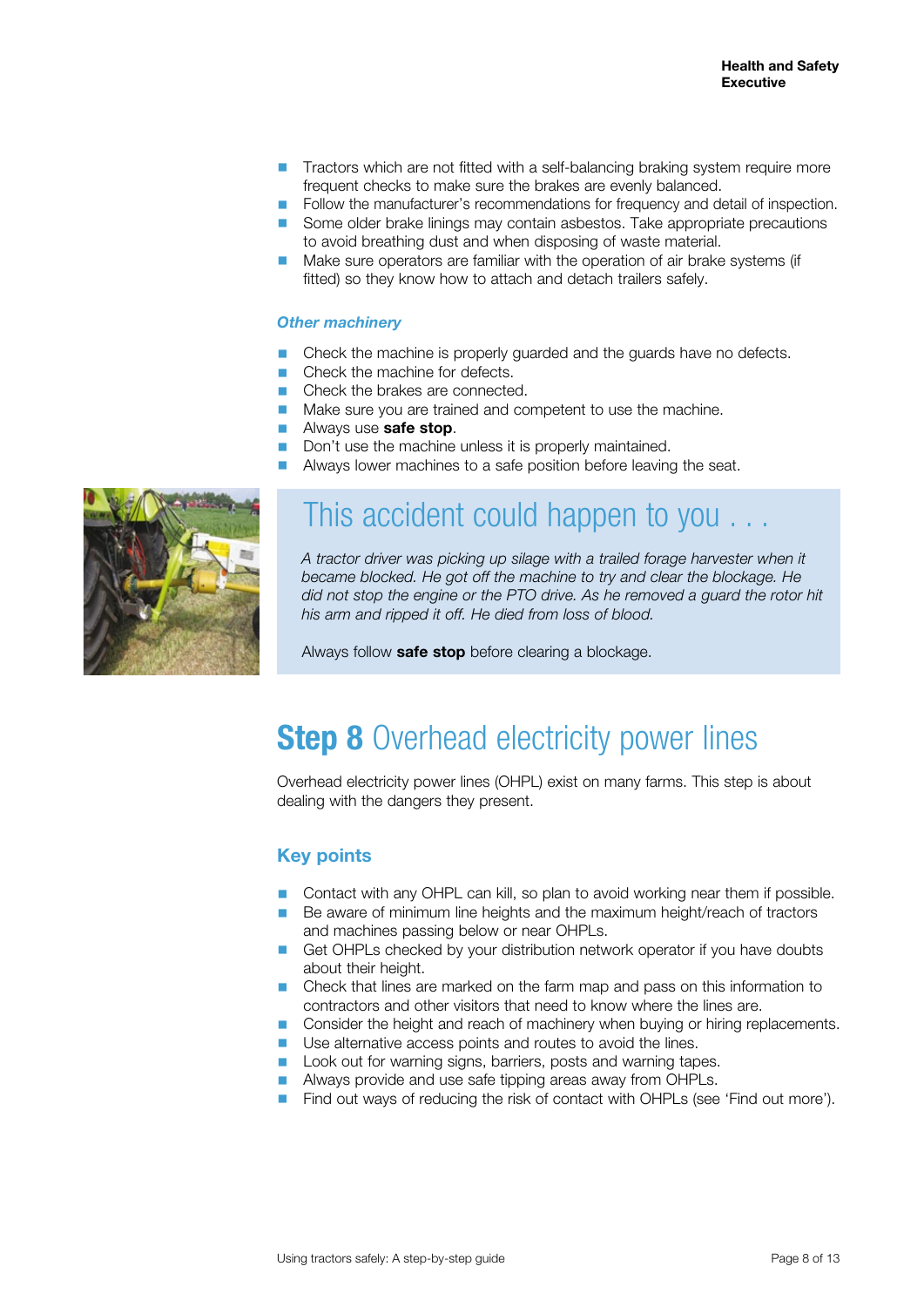

## This accident could happen to you . . .

A tractor driver was electrocuted after his tipping trailer touched an 11 000 volt overhead power line. He had been carting manure to a heap which was near the power line. He tipped the trailer and pulled forward to empty the load. The 6.75 m trailer touched the 6.5 m high power line. He was electrocuted when he got out of the tractor.

Keep clamps, manure heaps and bale stacks away from power lines.

# **Step 9** Overturning

A tractor can overturn anywhere – on silage clamps, near field drains and even on the flat. Most overturns happen on slopes. You must know and recognise the dangers of slopes.

Accidents happen because drivers misjudge slopes, ignore changing ground conditions and forget the effect of loads on stability – do not drive on slopes until you are properly trained.

### **Key points**

- Remember, overturning can happen on flat ground as well as on slopes.
- Remember, although a tractor can be driven up a slope with a hard surface, it cannot necessarily come down the same slope safely.
- Always couple and use trailer and trailed equipment brakes.
- Use seat belts if they are fitted. If they are not, get them fitted. You are at risk even if you have a cab.
- Make sure a safety cab is fitted or a roll frame on older tractors (in which case a seat belt must be fitted and used).
- In the event of an overturn stay in the cab do not attempt to jump out.
- If in doubt, walk the ground before driving over it to check for hollows, hidden logs, tree stumps, rock outcrops, rabbit holes etc.
- Get yourself trained in slope safety.

#### *A safe working system*

- Always plan work in advance so that the work methods are safe at all stages.
- Drive slowly where the ground surface is not easily seen, eg in long grass, bracken etc.
- Ensure you use a large enough tractor for the machine or trailer you are using, taking account of the weight of the machine, trailer and any load.

#### *Driving across and turning on slopes*

- Always descend straight down the gentlest possible gradient of a slope, rather than driving diagonally across it.
- Avoid working across slopes if your tractor has large diameter, tubeless, lowground-pressure tyres.
- Avoid turning down a slope this is especially hazardous.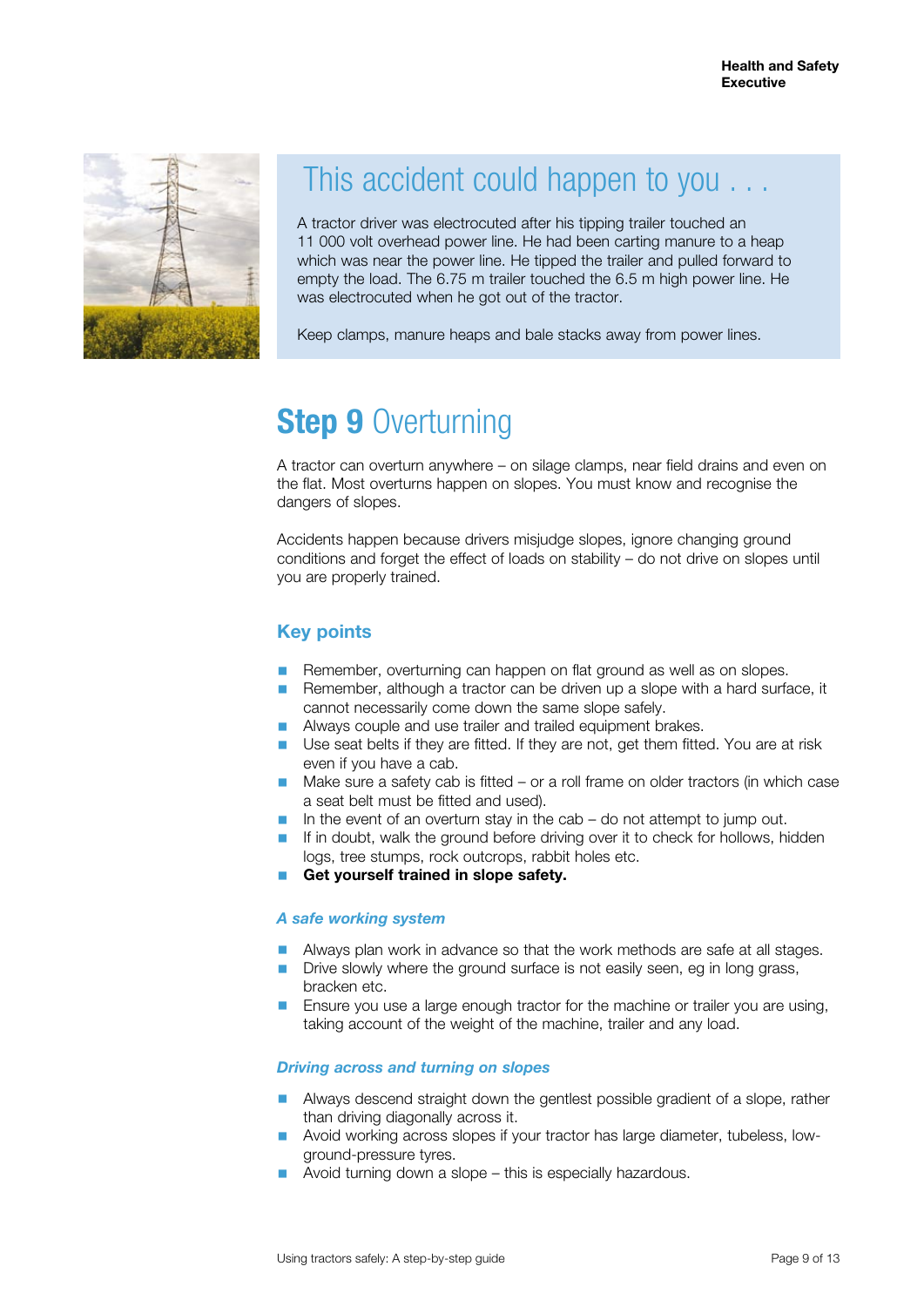- Plan work across slopes so that turns are made uphill rather than downhill.
- Use the widest practicable wheel track setting to reduce the likelihood of the tractor overturning.

#### *Turning with rear-mounted equipment on a slope*

- Add enough front ballast to counterbalance rear-mounted equipment, particularly when working on slopes. But remember, using such ballast may reduce safety when travelling downhill.
- Remember, when using rear-mounted fertiliser spreaders or sprayers the tractor rear-wheel grip reduces as the load is discharged.
- Remember, the steady weight reduction reduces traction and increases the possibility of sliding, especially when coming down the slope.
- The higher the mounted equipment is on the tractor's rear linkage, the less stable the tractor becomes. Keep mounted equipment as low as possible (within the constraints of effective use).
- Select the correct gear for the ground conditions and turn slowly, so that the tractor is under complete control during the manoeuvre.

#### *Tractor with raised load on the front end*

- Ensure enough ballast weight is fitted to the rear.
- Make sure the loader is not overloaded (consult the manufacturer's handbook).
- Whenever possible, lower the loader for travel.
- Do not drive at speed, make abrupt turns, or suddenly stop with the loader raised.
- Plan fore-end loader work to minimise travel with the loader raised.



### This accident could happen to you . . .

A farmer was spreading fertiliser with a mounted distributor on fairly steep land that he was familiar with. He was travelling uphill when the tractor overturned rearwards and he was thrown from the cab and crushed. The tractor had been fitted with dual wheels to prevent sideways overturn, but had no ballast on the front, which would have reduced the risk of rearwards overturn when travelling uphill.

Make sure you use ballast to provide traction and stability where necessary and are aware of the effects of changes in weight distribution.

#### *Rearward overturns*

A tractor with its rear wheels turning at only 2 mph will be vertical in 1 second if the object it is pulling resists movement. An inexperienced driver may need as much as 1.5 seconds to decide on and carry out remedial action.

#### *Vertical jackknifing of tractor and trailer combination*

- Ensure trailers are not overloaded and the load is evenly distributed.
- When tipping take care to ensure the load slides freely from the trailer.
	- Adding rear ballast (eg wheel weights or water ballast) will increase the stability of the tractor.
	- Pick-up hitch hooks and trailer eyes should be free from wear that may result in unhitching, especially when tipping.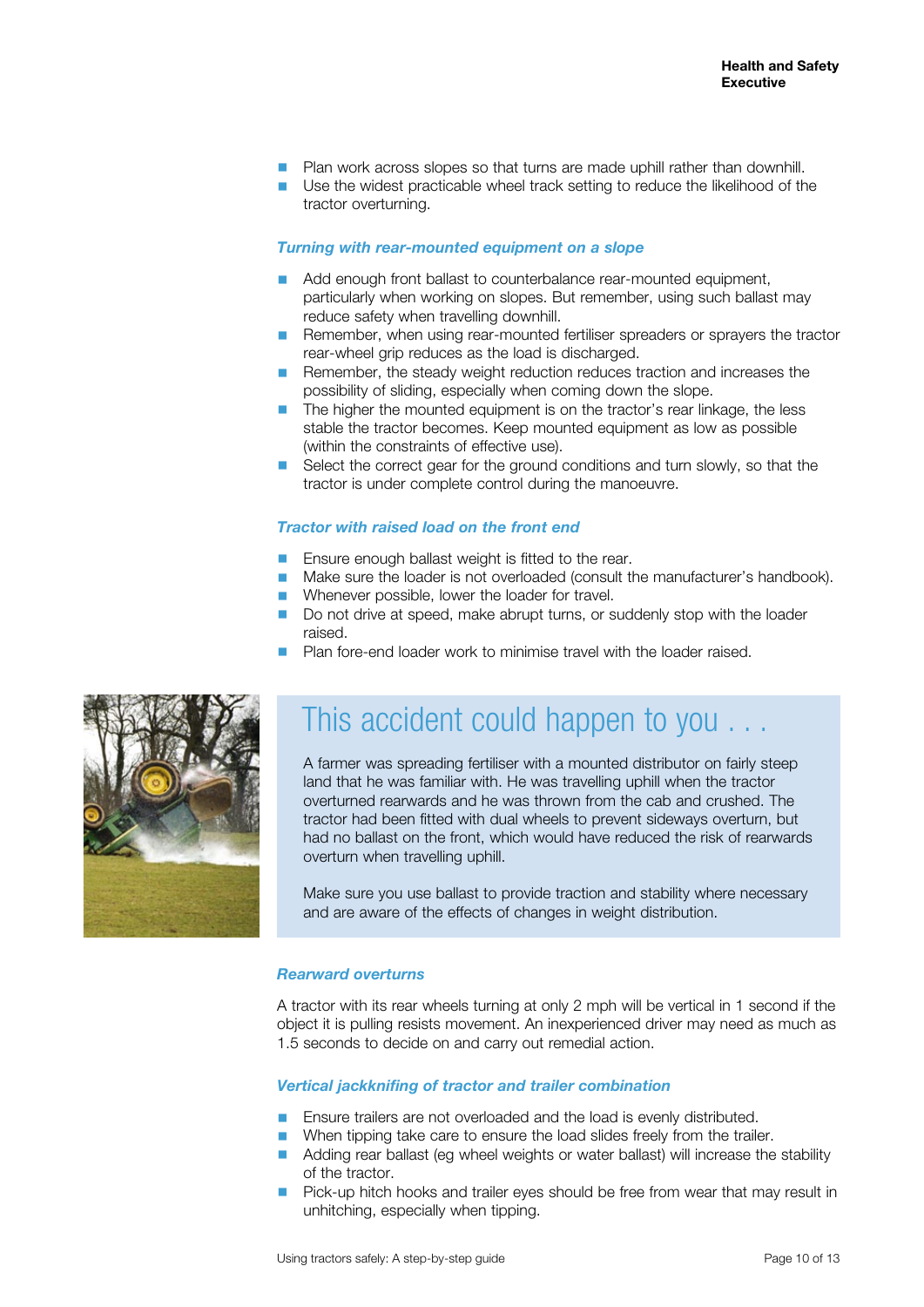#### *Hitching chains or tow ropes*

- Always hitch **as low as possible**.
- Never hitch above the axle.
- A chain or tow rope hitched too high could cause rearward overturn of the towing tractor even on level ground.

#### *Freeing a bogged-down tractor*

- If the tractor becomes bogged down, try to reverse out. If this fails you will need help.
- Never chain the wheels or jam them with blocks of wood. They may be forced into the ground and the tractor may overturn rearwards.

#### *Winching with tractor-mounted winches*

To avoid overturning the tractor during winching, always see that it is set straight in line with the pull.

#### *Clutch use*

- Select the correct gear at the beginning of the slope, so there is no need to change gear on the slope.
- Engage four-wheel drive (if available) before working on slopes.
- Suddenly engaging the clutch can cause a rearward overturn.
- Let the clutch in slowly and avoid snatching. This is particularly important when driving up slopes.
- Keep the pedals, footwear and tractor floor/footplates as dry and free from mud as possible.
- Be aware that electrohydraulically operated clutches may engage more suddenly than mechanically operated clutches.

#### *Parking*

- Before dismounting, stop the tractor engine and apply the parking brake fully.
- Do not park with a heavy load on a steep slope.
- Remember, parking brakes may have a lower capability than service brakes, and some transmission systems provide no engine braking when the engine is stopped.
- Try to park on level ground, especially when loading and unloading.
- Use the transmission parking brake if fitted.

#### *Driving near a ditch or bank*

- Keep away from banks and ditches, especially when turning.
- If you cannot avoid driving near to ditches or banks take extreme care, particularly where the surface is loose or wet or where the edge is concealed by undergrowth.
- Make headlands wide enough for safe turning.

#### *Using a tractor to stack or consolidate silage*

#### **This is a job for the experienced driver only.**

- Ensure the sides of the clamp are properly supported and fitted with sight lines.
- Keep away from the edges and ensure the clamp is made properly.
- Select a tractor that is suitable for the job.
- Avoid using a tractor that is not fitted with an approved safety cab.
- Be aware of soft spots and hollows that may affect stability.

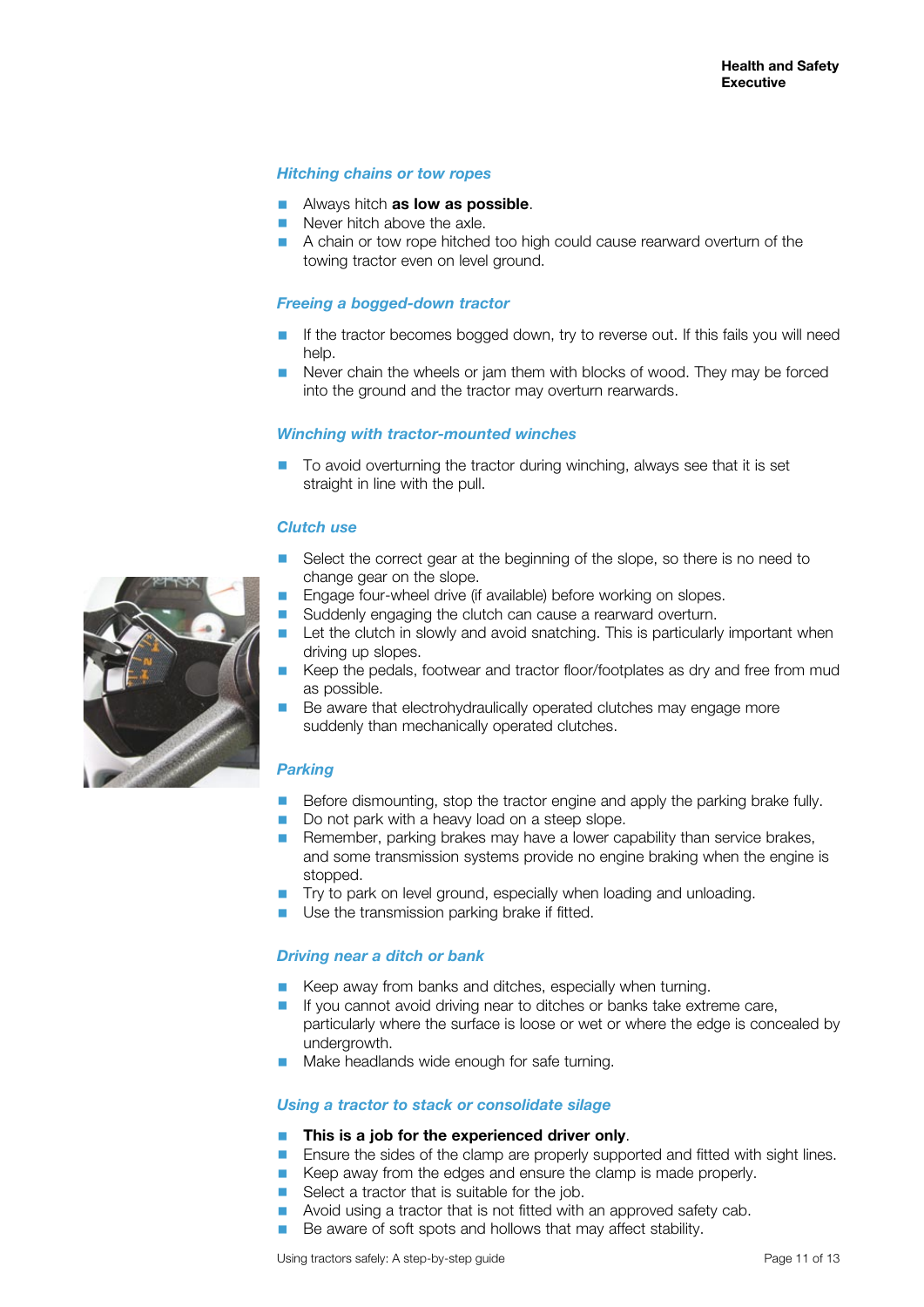#### *Using a tractor to push slurry*

- If you scrape manure or slurry over a ramp into a lagoon or pit, check that a suitable barrier is provided to stop the tractor passing over the end.
- Keep your speed down.
- Ensure the scraper tractor is properly maintained, particularly the brakes.



### This accident could happen to you.

A well-maintained four-wheel-drive tractor was being driven down a 1 in 4 grassland slope which had recently thawed. The driver had not assessed the ground conditions properly, and arrived at a frozen part of the slope. The tractor slid for 50 m, gaining speed, then bounced and rolled over, throwing the driver through one of the doors, breaking his leg. No one found him until nine hours later.

Make sure you assess slope conditions as they can change from day to day. Always wear a seat belt when working on slopes.

### Find out more

The Farm Vehicle Health Check scheme is a cross-industry initiative that can help farmers to manage vehicle maintenance. It provides a structured checklist for essential items and can be used to record that checks have been made:

www.nfuonline.com/Our-work/Farm-safety/Guidance/Farm-Vehicle-Health-Check-Scheme/

*Operator seat restraints for mobile work equipment in agriculture and forestry*  Agriculture Information Sheet AIS37(rev1) HSE Books 2012 www.hse.gov.uk/ pubns/ais37.htm

*Power take-offs and power take-off drive shafts Agriculture Information Sheet AIS40* HSE Books 2013 www.hse.gov.uk/pubns/ais40.htm

*Safe use of big round balers* Agriculture Information Sheet AIS4(rev1) HSE Books 2011 www.hse.gov.uk/pubns/ais4.htm

*Working safely near overhead electricity power lines* Agriculture Information Sheet AIS8(rev3) HSE Books 2012 www.hse.gov.uk/pubns/ais8.htm

*Safe use of potato harvesters* Agriculture Information Sheet AIS13(rev1) HSE Books 2012 www.hse.gov.uk/pubns/ais13.htm

*Safe use of forage harvesters* Agriculture Information Sheet AIS24 HSE Books 1998 www.hse.gov.uk/pubns/ais24.htm

*Safe working with bales in agriculture* Leaflet INDG125(rev3) HSE Books 2012 www.hse.gov.uk/pubns/indg125.htm

*Vehicle safety on farms* DVD HSE Books 2007 ISBN 978 0 7176 6252 4 £30 incl VAT A compilation of five HSE training films about safety with farm vehicles